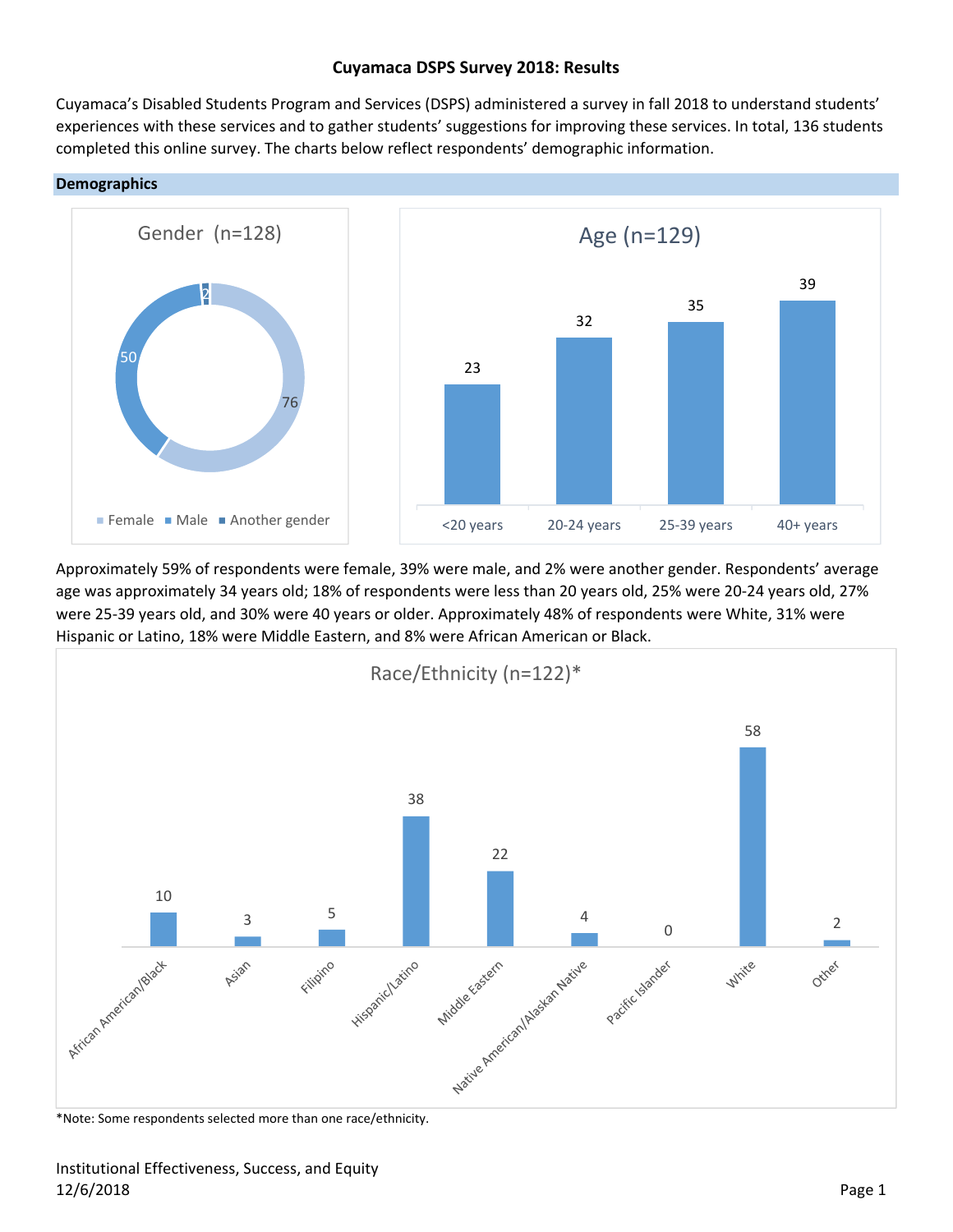

Approximately 36% of respondents indicated they participated in Cuyamaca's DSPS for more than two years, 29% participated for one to two years, and 35% participated for less than one year. The most commonly used services included personal and academic counseling, test proctoring, adapted equipment, registration assistance, additional tutoring, learning strategies appointment(s), and assessment for learning disabilities. Some students noted that they used "other" services, including extended time on exams, note-taking assistance, and priority registration.



\*Note: Some respondents selected more than one response.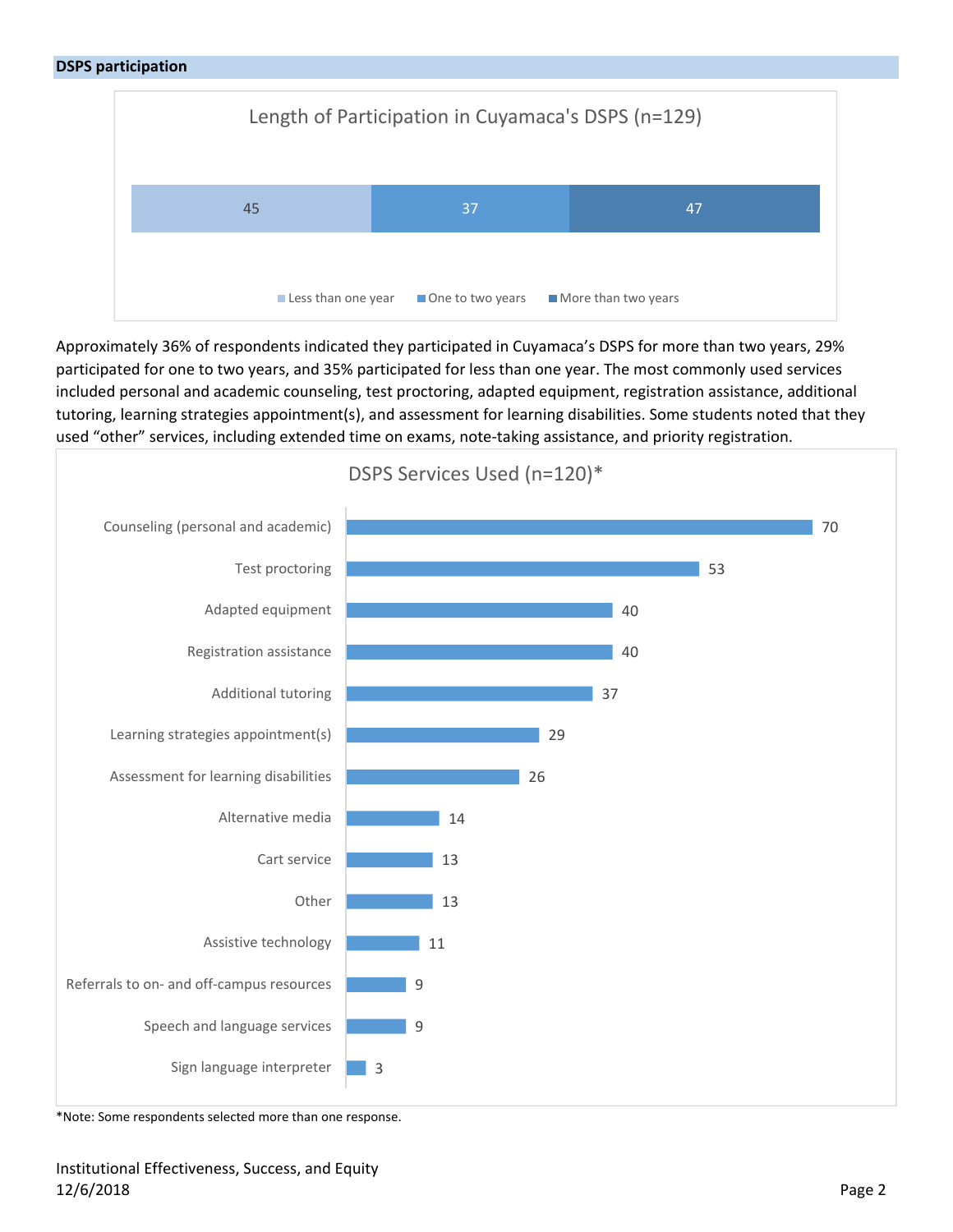The majority of respondents indicated they agreed or strongly agreed with the following statements that align with the DSPS student learning outcomes (SLOs):

- 76% of respondents agreed or strongly agreed with the statement "I am able to explain my disability‐related needs to others on campus, for example: instructors, counselors, and staff"
- 78% of respondents agreed or strongly agreed with the statement "I can identify the services that are appropriate to accommodate my disability"
- 75% of respondents agreed or strongly agreed with the statement "I use my disability-related accommodations to achieve my educational goals"

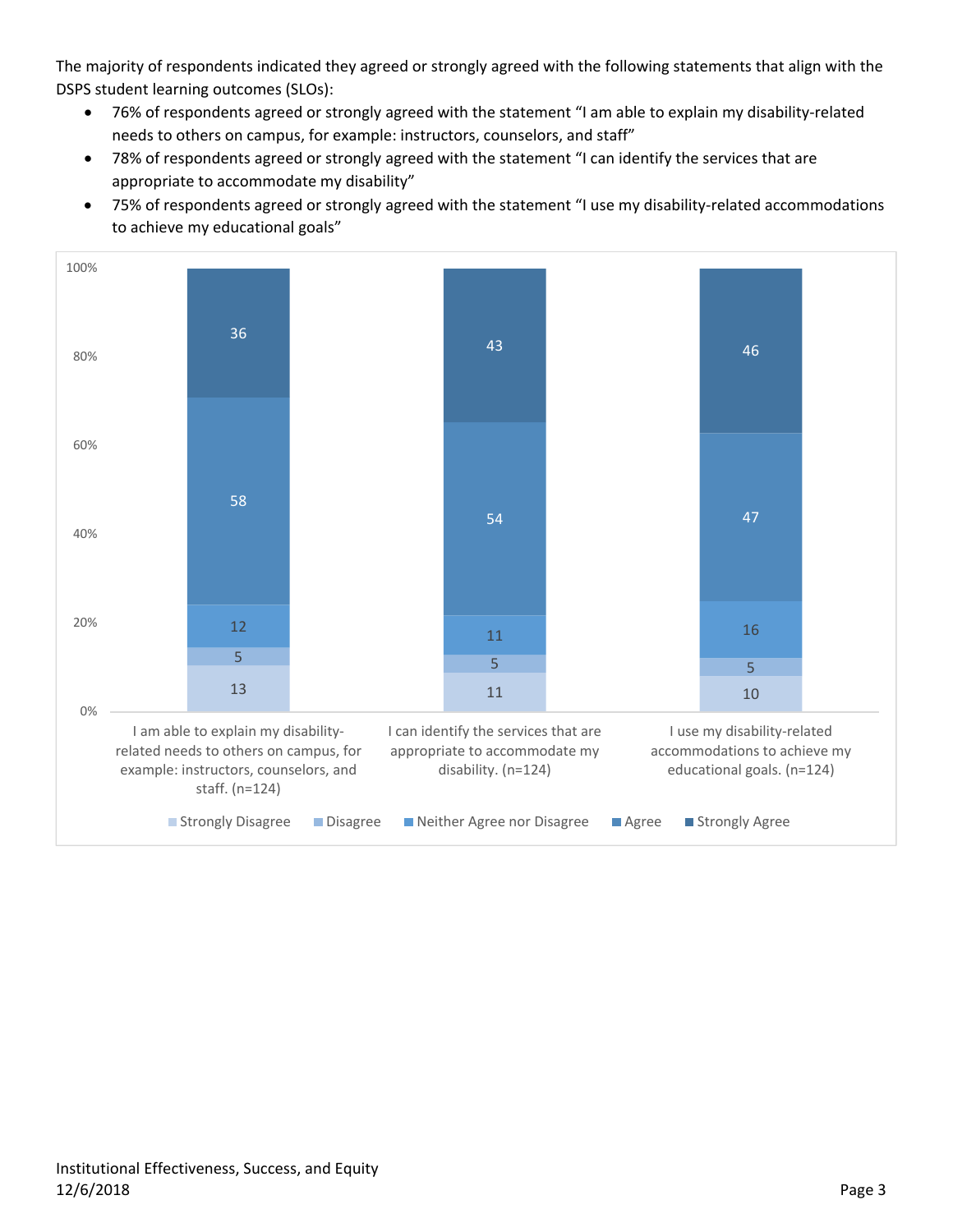

The majority of respondents (66%) indicated they have used Cuyamaca's High Tech Center (HTC); of these respondents, the vast majority (81%) agreed or strongly agreed with the statement "The technology available in the High Tech Center (HTC) meets my needs."

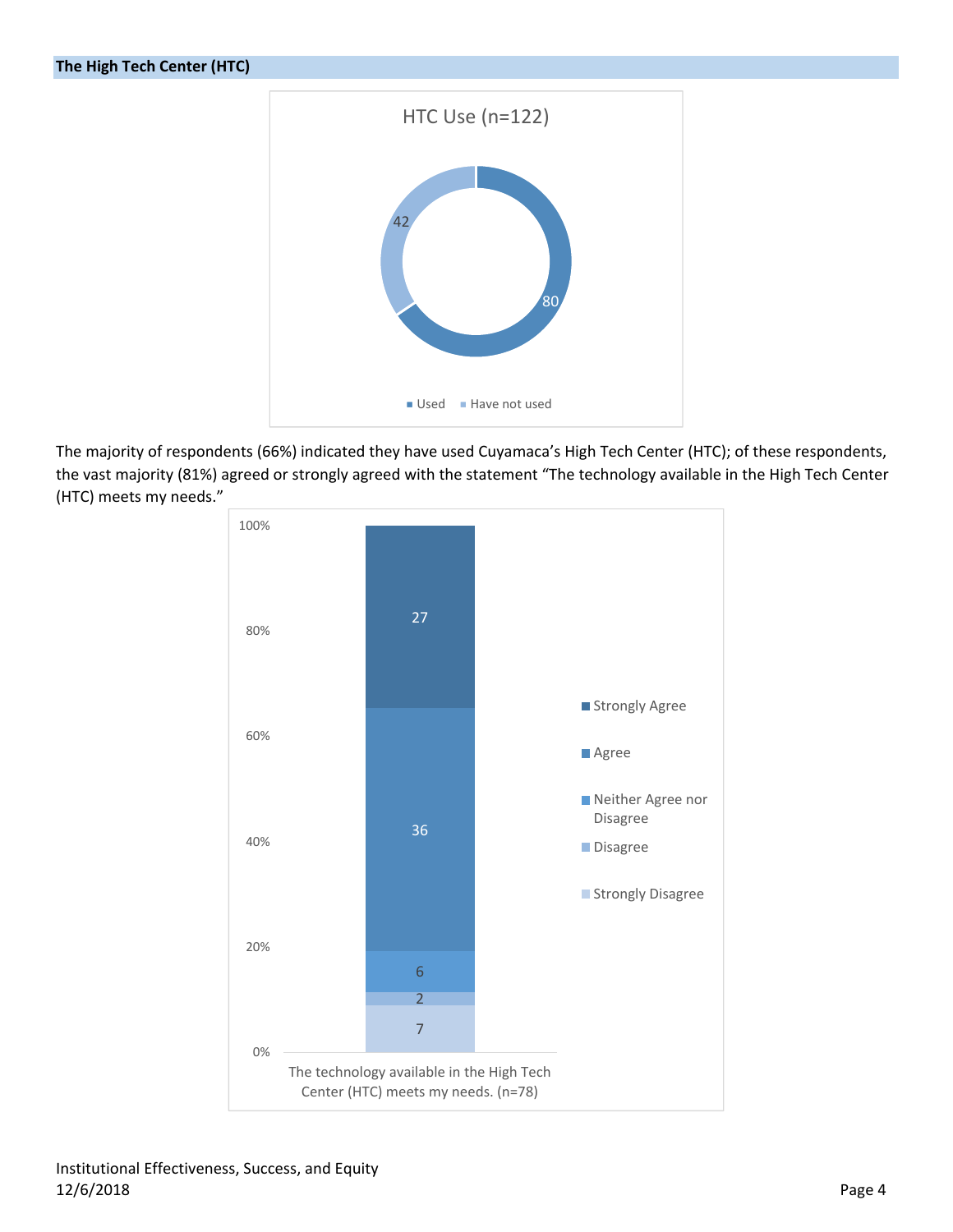The respondents that indicated they had not used the HTC were asked to explain why they had not used the center. Students indicated that they were unaware of the HTC, did not need the HTC, did not have time to use the HTC, or that they felt uncomfortable. All verbatim responses are listed below.

### **Reasons for not using the HTC (n=44):**

- I feel uncomfortable
- because I am improving my English till now.
- Because i don't need it at this moment.
- Beginning on 10-29-18
- Didn't have chance to.
- Do not know what that is
- Have my own computer and no time to go in since I work 8‐5 Monday ‐ Friday
- Have not needed to as yet
- Haven't really needed it yet
- Haven't gotten that far my first time being in the DSPS
- I did not know about it
- I didn't know about it or what it is.
- I didn't need yet I do not have enough time.
- I do know what is that
- $\bullet$  I do not know what is it
- I don't have a lot of time on my hands to use the High Tech Center.
- I don't know what it is.
- I don't need id
- I don't need it
- I don't need it at the time
- I go to Grossmont College
- I go to school online and have not used too much of the accomodations unless it's tutoring, or early registration
- I have a laptop that meets my needs
- I have never used this
- I haven't needed it yet.
- I haven't needed test proctoring yet. It's in my accommodations if I need it, but I've been fine so far
- I iust dont use it
- I just never had the time to use it.
- I need more about this Center
- I never had any use for it
- $\bullet$  I never herd of it. :-(
- I was told about it
- My classes are at night.
- na
- no
- No because I don't now what it is.
- No time
- Other places have computers that I'm already in.
- Text book
- To be honest i'm not sure
- Yes and it's very helpful
- Yes toDoing my homework on the college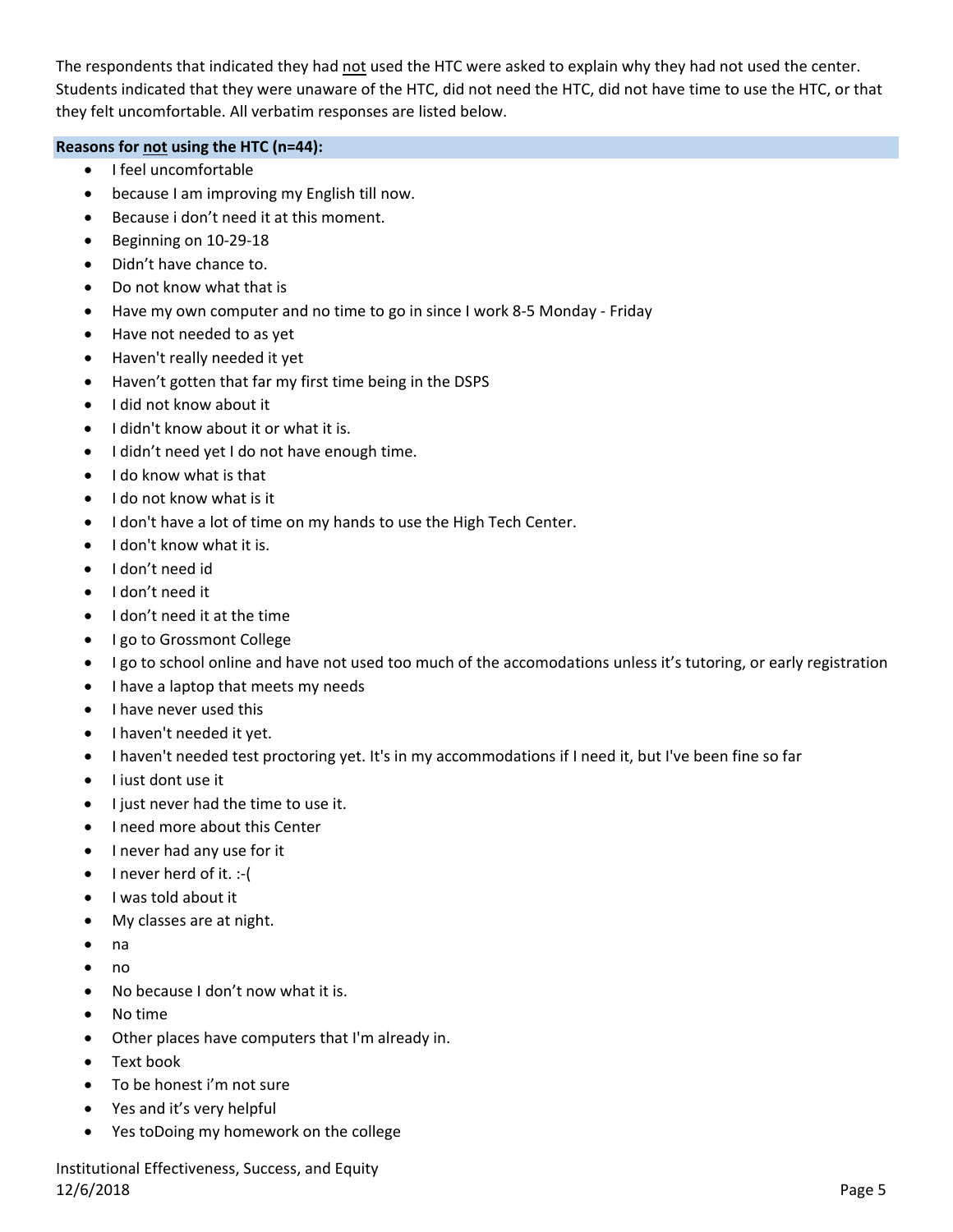

Half of respondents (50%) indicated they have used Test Proctoring, whereas 50% indicated they had not used Test Proctoring. The respondents that indicated they had not used Test Proctoring were asked to explain why they had not used this service. Students indicated that they did not need this service, they were not familiar with this service, they were too uncomfortable to use the service, or they took classes online. All respondents' reasons for not using Test Proctoring are listed below.

#### **Reasons for not using Test Proctoring (n=56):**

- Bc there is or was previous agreement between instructors and test proctoring.there was no plan ahead of time for me
- Because I am relaxed with my friends
- Didn't need it this semester
- don't know
- Don't know what that's is, maybe is call with another name?
- Don't need it yet for these classes
- Have not needed to as yet.
- have not needed to use it
- Have trouble getting out of bed to get to campus due to illness. Classes mostly online
- Haven't had time to schedule appointment also didn't know dsps afford that
- Haven't set up an appointment.
- I did not need it.
- I did not use
- I did not use it
- I do know
- I do not need it
- I do not need it.
- I don't know what is it
- I don't know
- I don't look for help because I'm uncomfortable with using the system compared to someone that can't. I believe that everyone should have the same.
- I don't need to
- I don't really know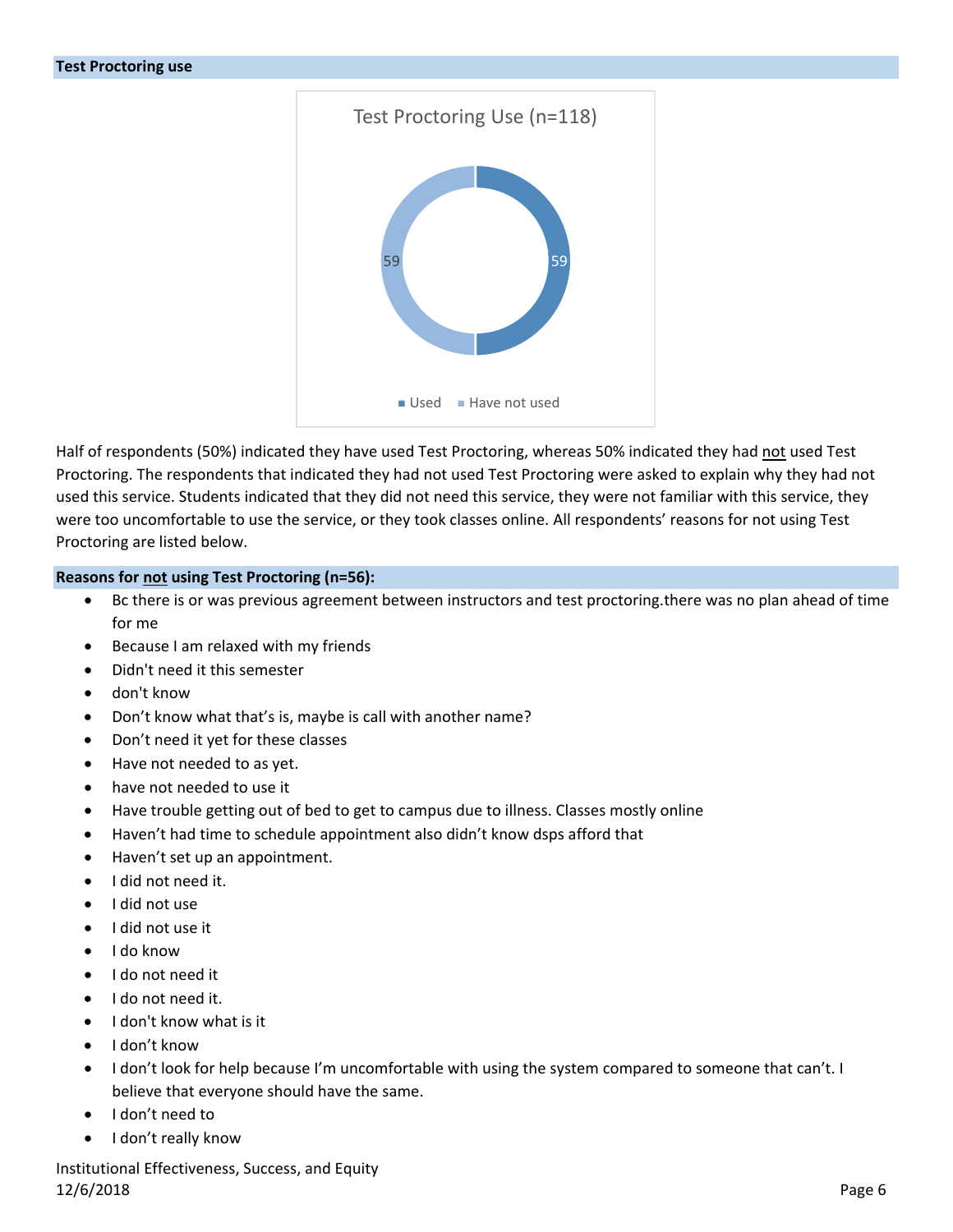- I have done well taking my tests in class.
- I have enough time
- I have never used it
- I have not come to this stage yet.
- I haven't needed it.
- I haven't needed the extra time to complete my tests.
- I haven't taken the assessment tests in Cuyamaca College yet.
- I haven't felt the need to yet.
- I haven't needed it yet
- I havent needed it this semester but I will next semester.
- $\bullet$  I like to take the exam in class
- I prefer in class
- I simply don't need it but do need extended times.
- I will never because the Proctor's attitude
- my class in online.
- My classes are at night.
- My disability isn't something that always effects me. I haven't had a bad day on an exam day yet
- My instructors have been accomodating in allowing me to sit outside the classroom if I need silence or just have extra time in class to complete a test.
- My tests have been online
- Never heard of it
- Never herd of it.
- no
- No
- No because I don't need to be tested
- No I don't know what it is
- No need at this time
- No tests yet
- No use for it
- Not sure what this means.
- Not too sure what that is
- Not yet
- The professors give me enough time on my tests
- The teacher gives me extra time most of the time
- when teachers know they give the same accomondations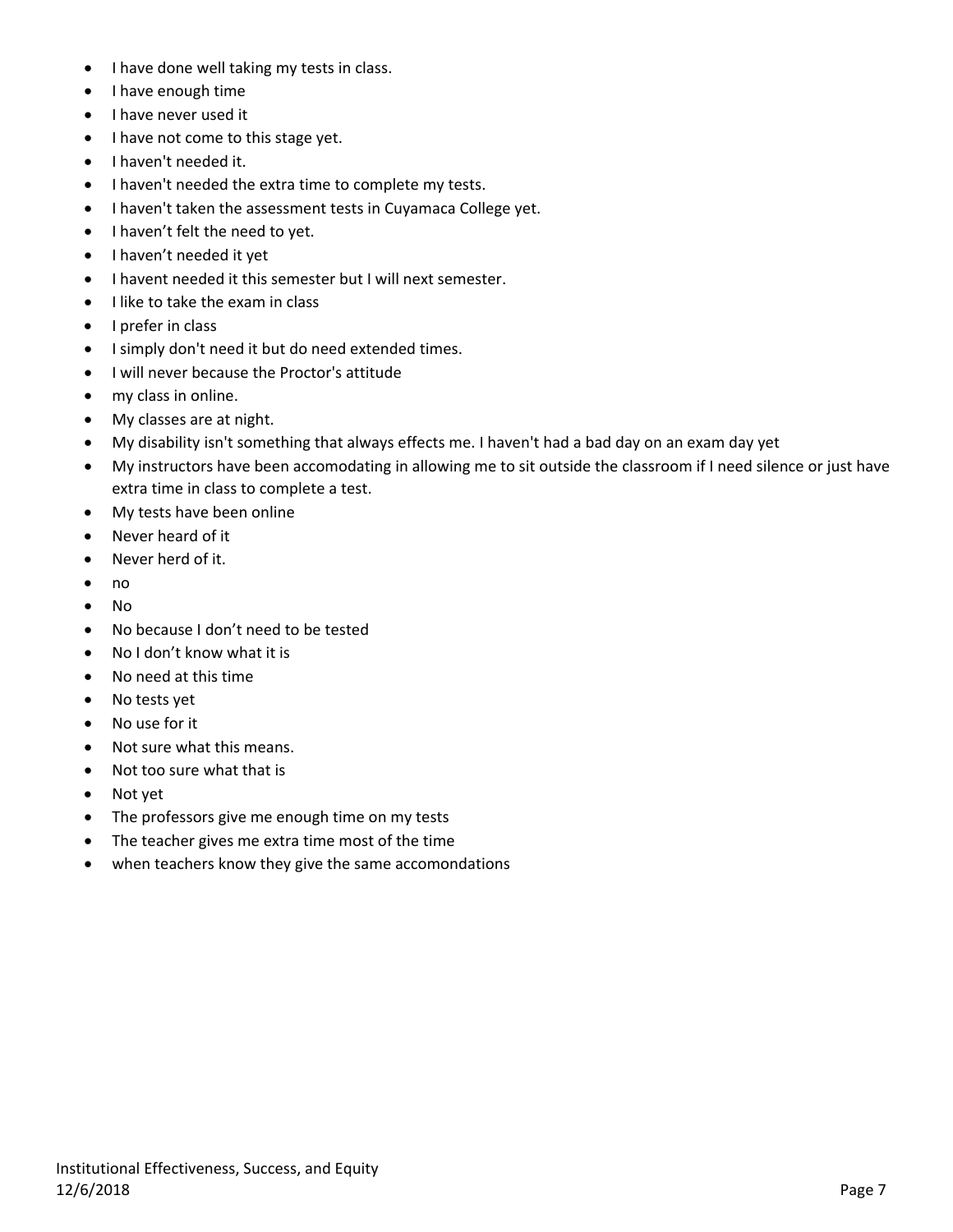Half of respondents (50%) indicated they have used Test Proctoring; these respondents were asked what they liked about the service. Students indicated they liked the extra time they received; the quiet, private space; and the help they receive from the test proctoring staff. All of the aspects of test proctoring that respondents indicated they liked are listed below.

## **Best Aspects of Test Proctoring (n=53):**

- A lot of help
- Able to take tests on my own schedule and time
- Easy to use
- everything
- Everything. The extra time. The quiet environment. [The staff member] is very understanding and flexible with me.
- extended time
- Extra time
- Extra time, quiet enviroment
- Gives me more time to take the test.
- Helpful with more time on exams to ease anxiety.
- How nice [the staff member] is and how she gives me my own room. I couldn't take test without test proctoring
- I did not like it
- I felt relaxed and rushed as well as supported.
- I get the distraction free environment I need.
- I really like the fact my surrounding is not chaos which helps me focus a lot better I also, like the extended time I get if I needed it knowing I have extra time definitely reduce my stress a lot.
- It allows me not to disturb other classmates with my noisy medical devices. It also gives me a quiet environment to take my test. It also allows for needed snack break if needed for my diabetes.
- It gave me more time to be able to finish my tests.
- It gave me more time to take my exams. I didn't have to feel rushed.
- $\bullet$  It gives me extra time.
- it help me alot
- It helps me stay focused when I take my tests in a quite area by myself and I defintally do much better on tests.
- It is quiet and no distractions
- It was a quieter environment I fest less anxiety
- it was quiet and gave me the time I needed.
- It's easier to focus and not as nerve wrenching
- It's quiet and the technology reads it to me
- l like privacy and more space.
- [The staff member] their is really nice and helpful
- Like how you are in a quiet environment and u can focus on your test.
- Like most test development, I spent a lot of time making sure .
- [The staff member] is very nice and helpful. The quiet place with the east plugs to drown out distractions is nice. Just being able to have that extra time for times writing assignments is extremely helpful!
- No pressure to get it done
- No comments
- Quiet
- Quiet environment
- Quiet, extra time, fewer visual distractions
- quit, and I have lots of time to finish the test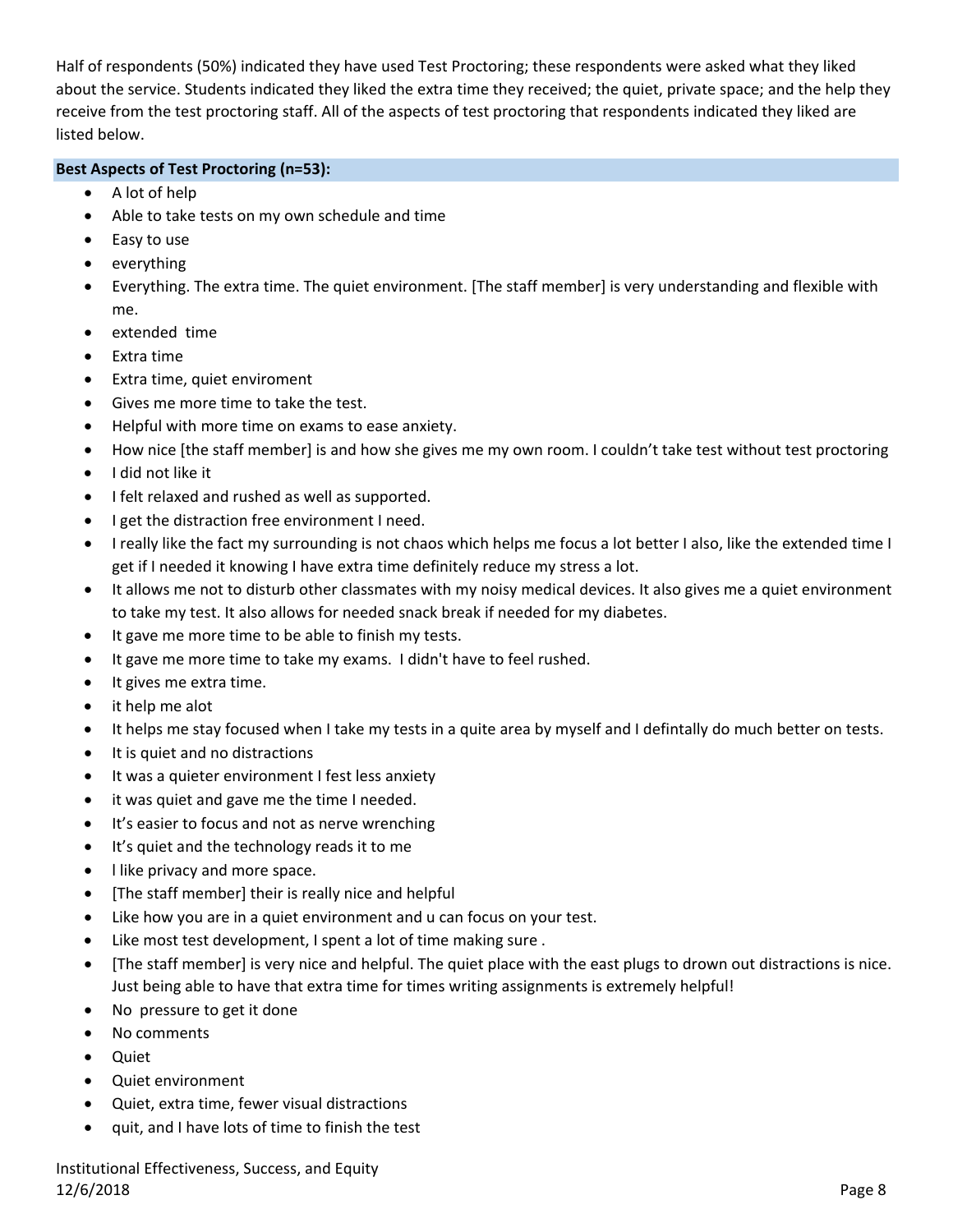- Quit, have extra time
- Since I broke my wrist I can't write so being able to type on the computer has been a huge help
- Test proctoring makes it easier to understand what's being asked. It's a nice tool to have because sometimes directions on tests are difficult to understand.
- That it is good and i dont need to worry about the time.
- that make the test big for me to see it clear
- The ability to take exams at my own pace and double time and quiet environment whenever I needed it.
- The environment
- the extra time I get for tests
- The extra time. My PTSD sometimes gets the best of me when I don't understand the question.
- $\bullet$  the person (s) helping with testing.
- the quiet environment
- The system is easy to use to schedule exams and proctoring is set up well.
- There is more time
- Very helpful in providing a quiet place and longer testing time for exams
- Yes
- You can take your time not being rushed.it is very quiet and clean.

Half of respondents (50%) indicated they have used Test Proctoring; these respondents were asked what they would change about the service. Students suggested allowing students to take tests in a more private space, limiting distractions in the test environment, allowing them to drink coffee or chew gum while taking tests, expanding the times that test proctoring is available, simplifying the process to sign up for test proctoring, and teaching instructors about the test proctoring service. All respondents' recommended changes to Test Proctoring are listed below.

#### **Recommended changes to Test Proctoring (n=38):**

- i would like it if the teacher would know that it is
- Be in private, well -lit room. Clear your workspace.
- breaks after a certain amount of time
- Everything is fair to get the test done.
- I would like more helpful staff.
- i would like to bring in my coffee when i take any test
- I would not like to change anything
- I would nothing change nothing about it
- If I could have a longer period of time to schedule my appointments for the test it would help a lot more because sometimes I forget to schedule them a week before and then I have to take the test in class which makes me have more anxiety.
- It is to quite for me in the room
- Make it to where once we have turned in our paperwork for test proctoring to schedule an appointment online.
- more privacy.. hard to concentrate...
- more secluded atmosphere
- $\bullet$  N/A
- Nathing
- no changes
- none!
- nothing
- Nothing
- nothing everything is good and I like it
- Nothing in my opinion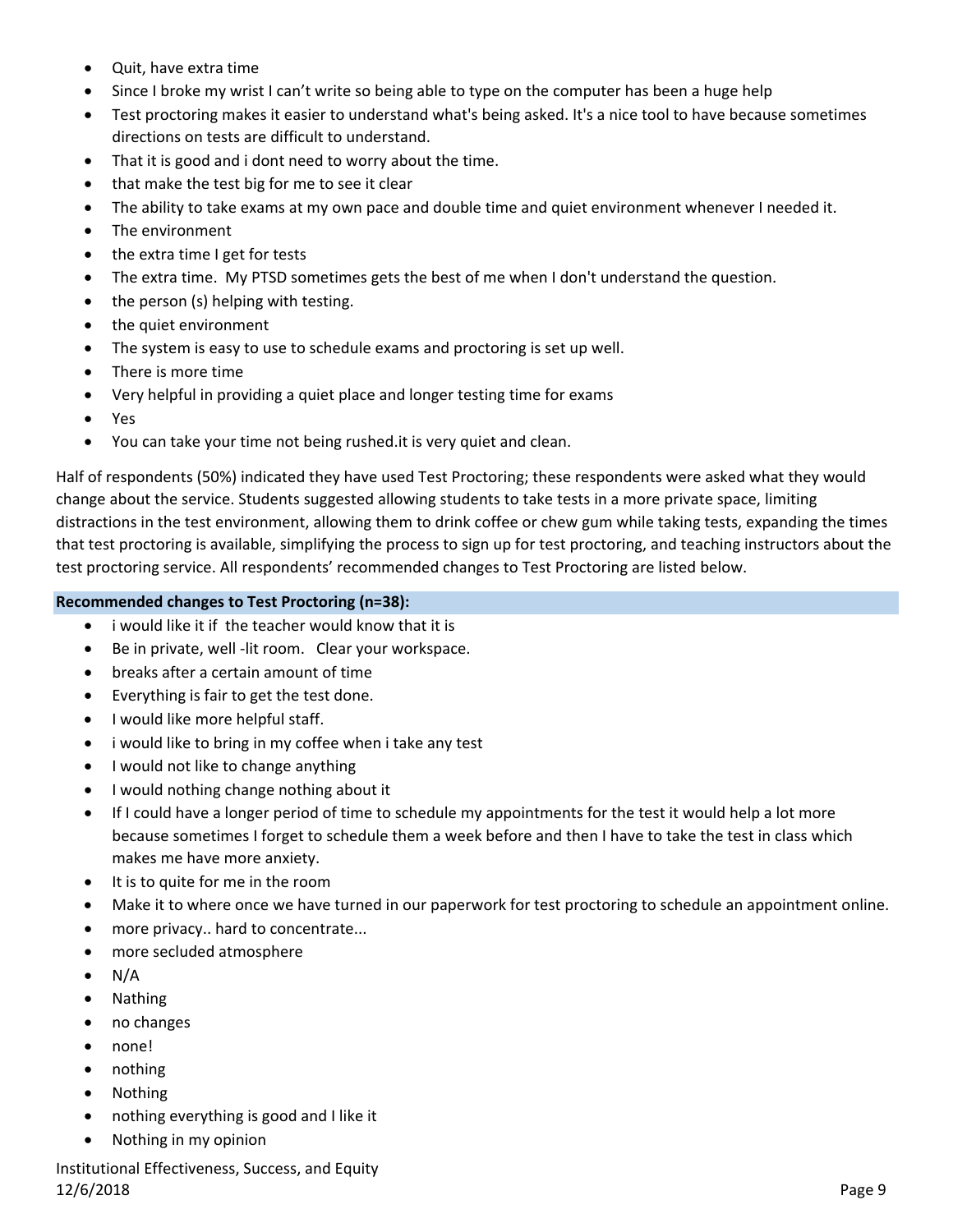- Nothing really I think the test proctoring is very well organized
- Nothing, it's perfect in my opinion
- Nothing.
- Nothing. Its perfect the way it is.
- Nothing. [The staff member] is spectacular.
- Prefer not said
- space or allowance to get up and walk, sometimes my nervous energy builds up over the 2 hours and it makes it harder to concentrate
- take tests by my self not in rooms with others
- That can't chew gum it helps me focus
- That it is easier to set up with the professor and the test center.
- The one week policy for students who schedule appointments and have other life emergencies come up but are unable to change their test time or push it back a week unless it complies with the supervisor.
- The staff over there they are not nice they look down on me,
- The time the employees show up. They all should be there at 730. So we can schedule testing early
- There's not that much I would change except for a few things the clock in that room so freaking frustrating when you trying to gather your thought, especially during essay the clock keep making the ticking sound it's very distracting for me, I don't mind the clock I hate the ticking. The other thing I would change is the temperature in that room sometimes is unbearable, I like the temperature during summer however during winter or fall is freezing I know it says 70° Degrees but I definitely do not believe that.
- There is nothing that I see that I think needs to change.
- Until now everything is perfect
- Yes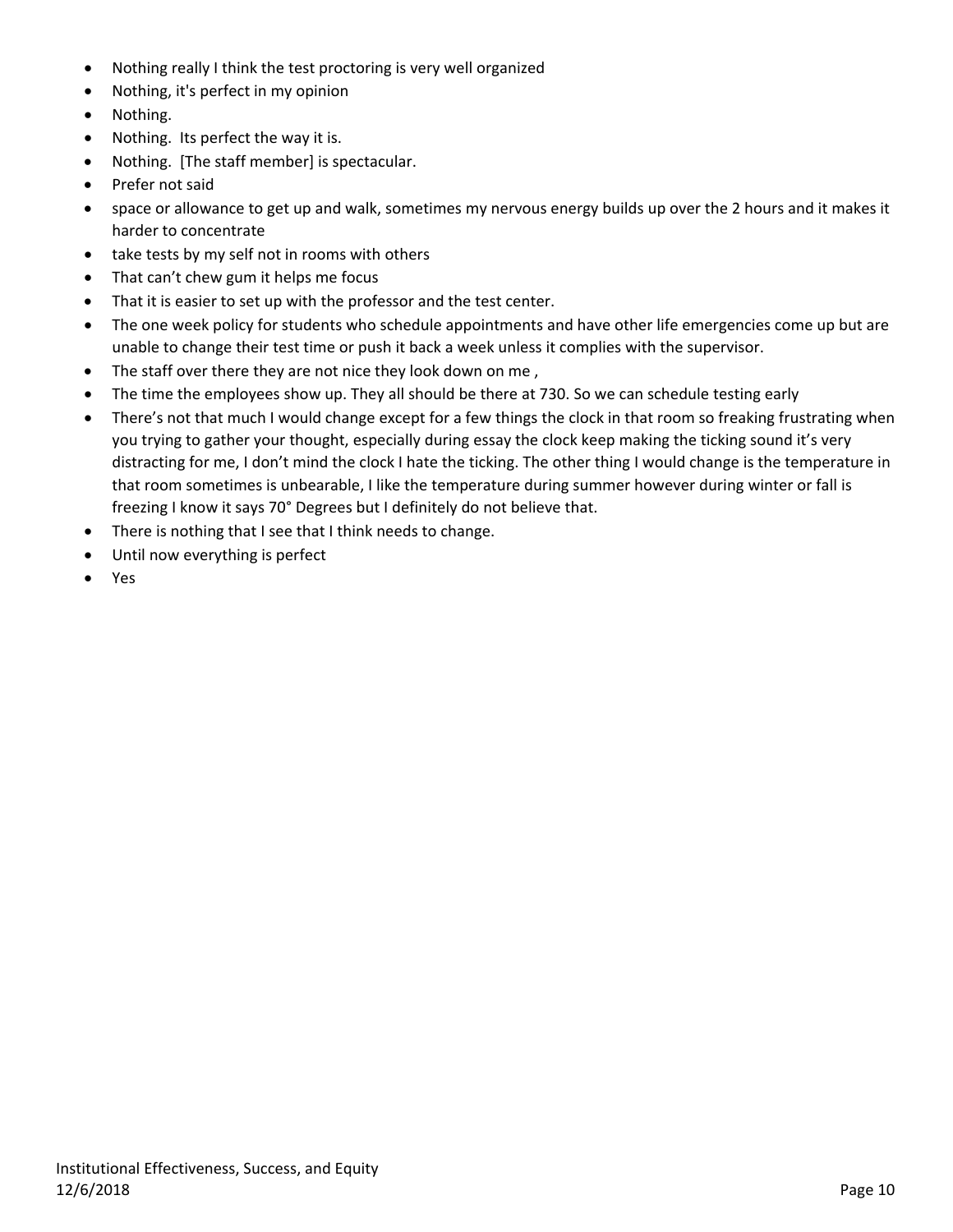

The majority of respondents (86%) agreed or strongly agreed with the statement "The Cuyamaca College campus is physically accessible to me," whereas 9% of respondents disagreed or strongly disagreed with that statement. These respondents were asked to explain how the campus is not physically accessible, and their responses are listed below.

### **Reasons the campus is not physically accessible to respondents (n=18):**

- Because I need to do my gol
- agree
- Because it's good college
- Because they help me with the car service
- Disagree.
- I can get there on time.
- I can go wherever I need freely.
- I get periority registration
- I have a physical illness that makes it difficult to get out of bed because of fatigue. It is also not close by.
- I live out of the area.
- I think. The center is all good
- I use the cart service and that helps me get to everywhere I need to.
- It is because it is a good campus to learn and help people
- It is close to where I live and they work hard to see the times that work for me.
- My teachers do not respond to my E‐mails when I take online classes.
- Prefer not to mention
- So people can get where ever they want to go.
- The cart service does not accommodate my wheelchair, so I have to use my cane which is harder on my legs and wrists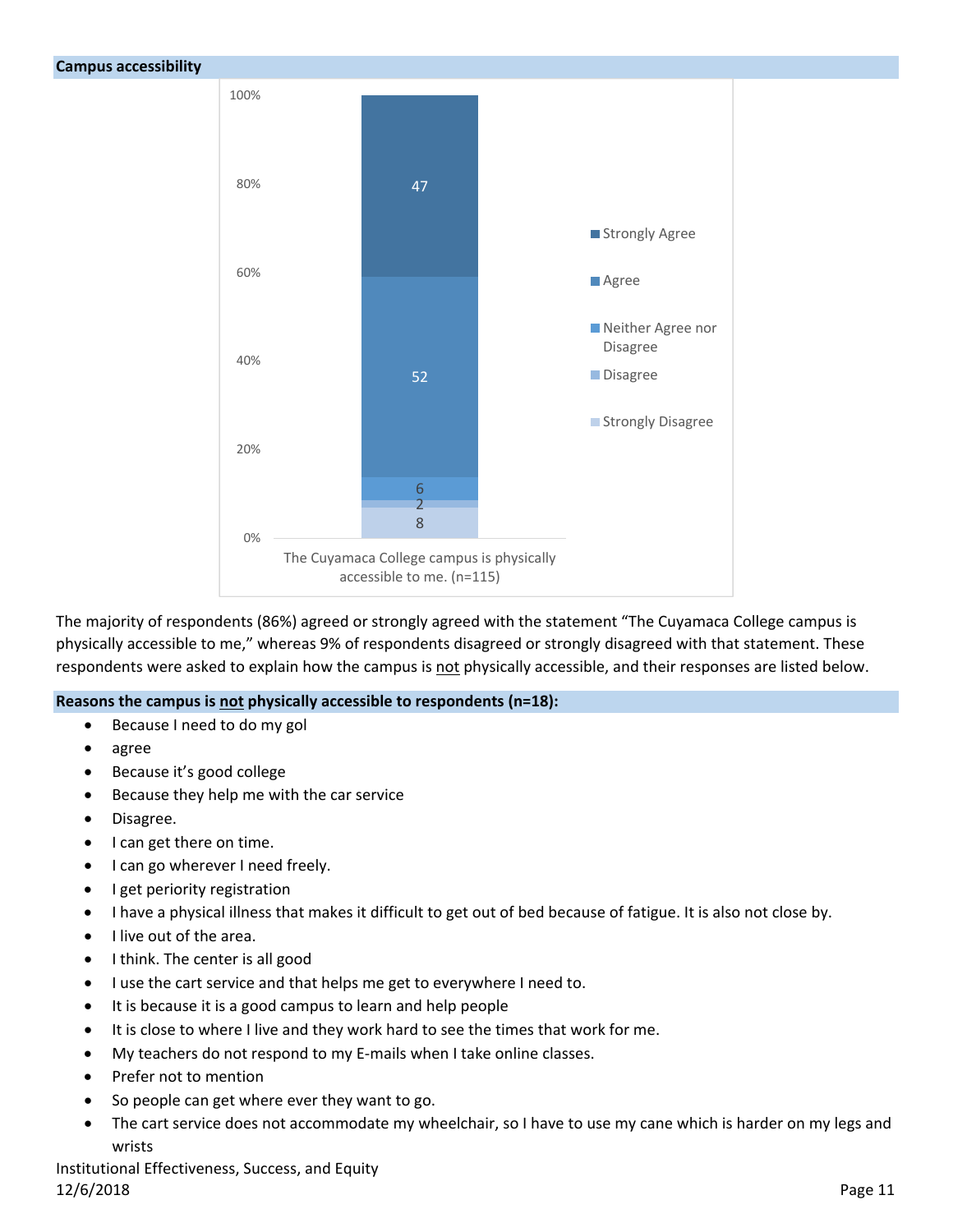Respondents were asked to identify which DSPS services at the Main Office have been most helpful to them. Their responses are listed below.

## **Most helpful DSPS services (n=94)**

- I am not sure what her name was, but she showed me everything that was available for me. She made me feel very comfortable and explained everything for a perfect path for my degree.
- Ability to meet with someone as soon as I can and sit down to discuss academic adjustments and a schedule of what classes to take each semester to reach my graduation goal.
- Academic advisement
- Academic counseling has been very helpful.
- academic preparation
- Accommodation plans
- Achieve my goals
- agree
- $\bullet$  all
- $\bullet$  All
- All of them
- appointments
- At Cuyamaca college
- Being able to see my councilor when needed to help explain my needs and educational plan.
- Books
- Calleorks
- Car service
- Career counseling
- computer lab
- counseling
- Counseling
- Counseling and registration
- Counseling and test proctoring.
- Counseling and the high tech center
- Counseling services, registration services.
- Counseling, planning
- Counseling, services provided for my hearing loss, testing services, note taking
- Counseling.
- Counselling
- counselors appointment.
- Counsling office
- Counsoling
- Counsrlors
- Disability program
- Dsps counseling
- DSPS office
- early registration
- Early registration
- Early registration and being able to talk about my future schooling and what I have been doing in the past
- Early registration and real time captioning.
- Every thing from helping with edcration Plan.To getting the service I need.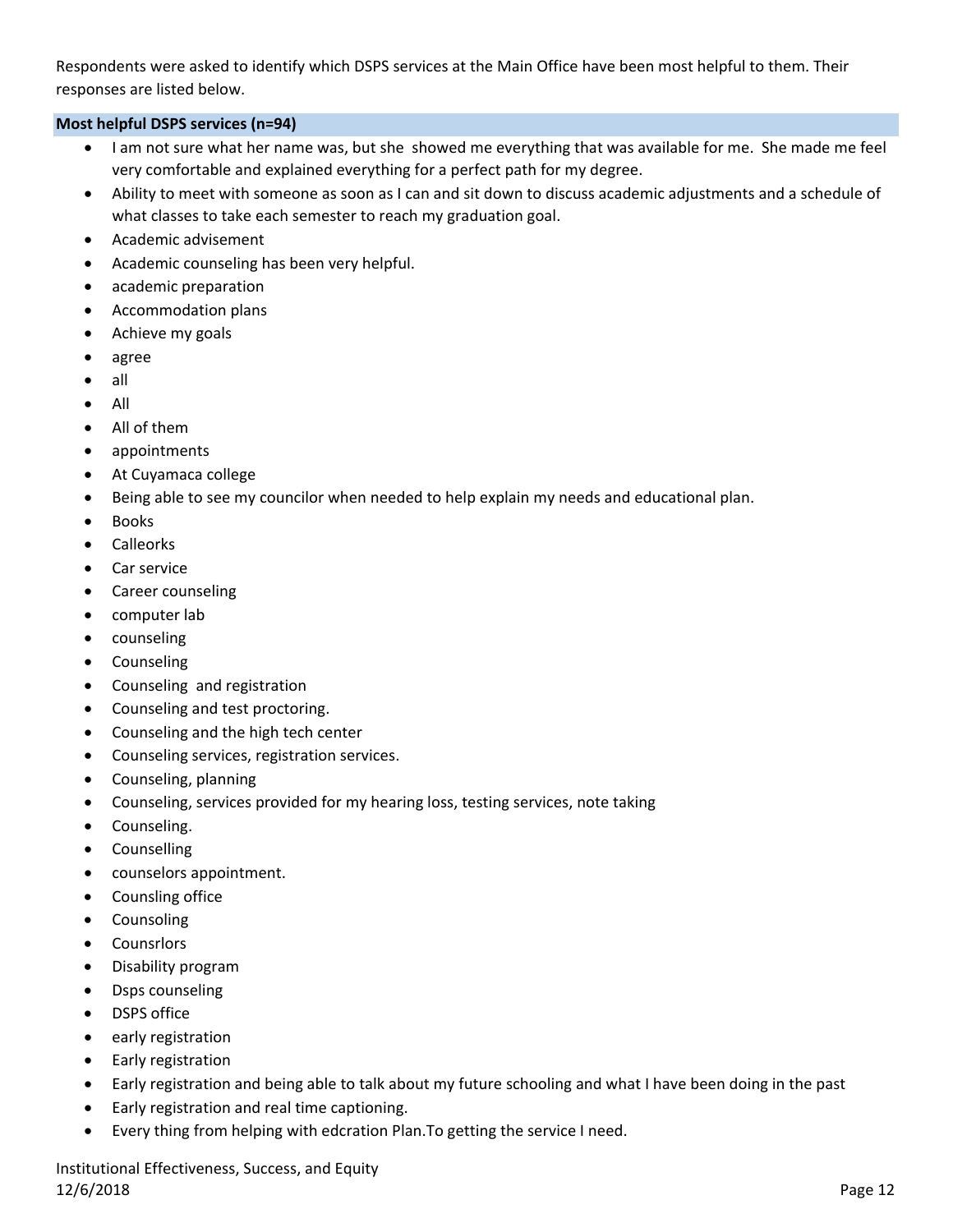- everybody has been helpful
- Extra time for the exams
- Front seating
- Going to talking to people.
- **•** Guidance counseling
- Help in registration.
- Help with scheduling classes.
- Helping me with figuring out my educational goals and offering helpful options to accommodate my disability.
- Helping me with the strategies.
- High tech center and the staff at the main office have been extremely wonderful!
- HTC
- I have not had very many helpful services to help me with my classes.
- I have prior registration and that a counselor is there to help me choose which classes I need for each semester that I will be in school.
- I've only used the tech.
- Meeting the counslor
- Meeting weekly with [staff member]
- More testing time
- na
- No help at all
- None. The counselor I contacted was non-responsive. Left a message and never heard back from her.
- Planning my classes
- Registration priority has been definetly the most helpful as well as meetings with the counselors.
- Simply speaking with a counselor that has dealt with people/students with special needs makes a big difference
- Speech and language strategies
- Strategies, digital recorder and the cart service.
- Study tips classes
- Test Proctoring and cart rides
- Test proctoring.
- testing, counseling
- Text book
- The academic counseling
- The assessment
- The caring part of helping
- The counciling office and the DSPS.
- The counseling meets
- the counseling.
- The Counselors have helped me out a lot and been very heplful
- The counselors they help me a lot with my classes and other resources they recommend me to used
- The early registration
- the long time they give me for test and make test larger for me
- The most helpful is the cart service, special desk and chair , note taking
- The most helpful person to me is the [staff member], but she is always very helpful and easily approachable she works at the front desk. The other person that's always helpful is [the counselor] I don't really go to the main office often because I have the EOPS counselor and the athletic counselor STEM counselor and transfer counselor, I have many amazing helpful people around me. However this semester I was struggling a lot because my biology professor didn't want me to take the quiz or exam at the high tech center or have a recorder or note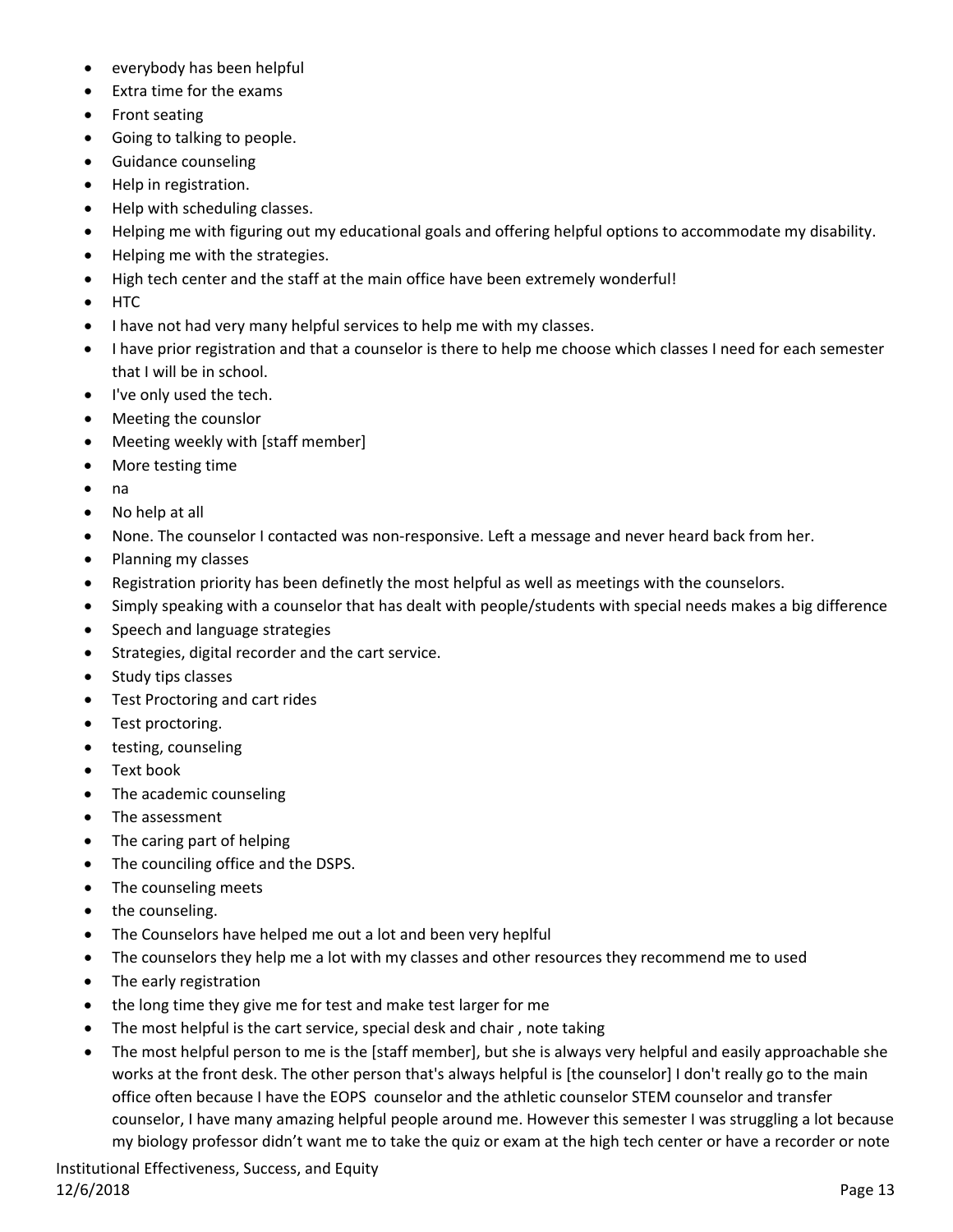taker, he was difficult I was able to talk to [the counselor] she was able to fix it less than 24 hour she's amazing she's always there for me when I need her the most.

- The office of the college
- The reading program is the most helpful
- The recoder
- The tape recorder the kurzweil and test proctoring
- the Tech Center.
- They are the best
- Tutoring
- Tutoring and counseling
- Tutoring people
- Yes
- yes they are very helpful

Respondents were asked to identify changes they would make to DSPS services. Their responses are listed below.

## **Recommended changes to DSPS services (n=67)**

- It was simple, I made an appointment, she made me feel very comfortable and explained everything to the perfect degree.
- na
- Add another counselor to make more appointment times.
- agree
- Communication between dsps staff veterans staff and the instructors to co.e up with a tailored game plan. Check list, study guide etc at the beginning of the semester before classes start. I had 0 help this semester but I did receive cookie cutter speeches that didnt amount to any meaningful tangible help.
- everything in the DSPS services is great and I will not change anything.
- Extending the appointment time period
- Helping more students get to DS PS
- Hours make them open until 6:30
- I am satisfied with their services
- I don't feel like it helps much because I had more accommodations in high school
- I wish the staff was more accommodating to my needs. I feel like I don't receive the best help with my classes and I do have difficulty.
- I would change the way autistic and mentally challenged students are dealt with. Autistic people can't sit in a dsps meeting and listen for long lengths of time. It needs to be short and sweet. Too much talking loses the student and they are not understanding most of what you are saying. I would put beginning computer classes mandatory for all dsps students. In this world we all know how important this is. Most mentally challenged students may not have much practical computer knowledge that they can use at a job. Why are we leaving them out of this computerized world? Not fair. They at least need basic knowledge. The dsps classes should be more student interactive so students are engaged and not just listening, because you have lost a lot of them. I love that you are all there for these kids. I was disappointed in dsps for mentally challenged students.
- I would like to do the exam in the main office
- I would not change nothing about it
- I'm not sure
- If they could email my professors my accommodation sheet. There's not really a way to give that to them or negotiate a note-taking situation that doesn't draw a lot of attention to it.
- If you have a lifelong disability, you shouldn't have to coming in every year.
- It is good.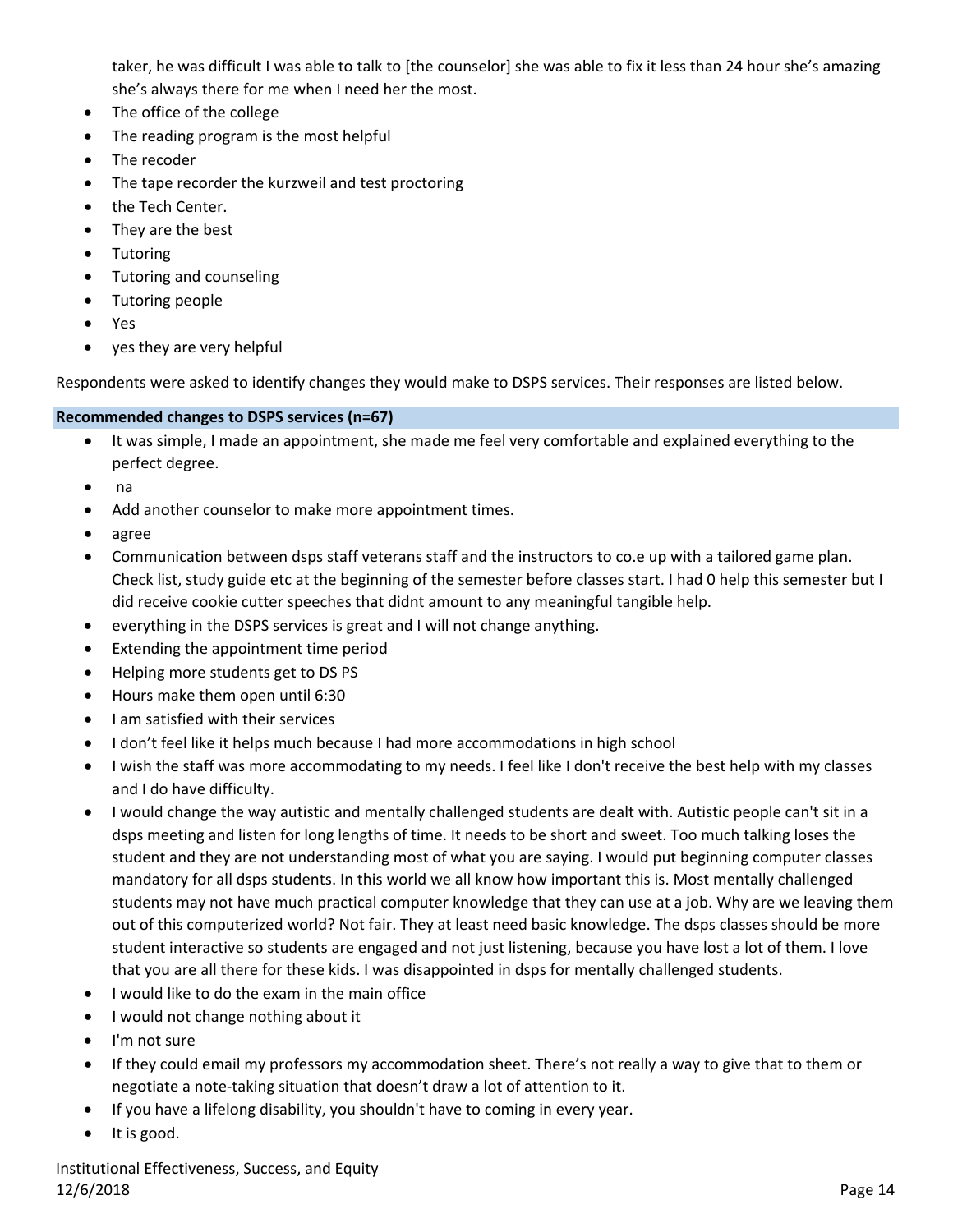- It's great!
- Make sure all staff is on the same page and giving out correct information. A few times one person would tell me one thing, then the next person I talked to told me something totally different.
- Making appointments online.
- Maybe have another plan in mind of what classes you want to take depending if you don't want to follow the other plan anymore.
- More counselors to talk to.
- more counselors, more time to speak about different concerns, availability.
- $\bullet$  N/A
- Nathing
- no
- no changes its fine for me
- No thing
- None!
- Not a thing
- Not a thing Appreciate & recognize the staff more for their patience understanding kindness & effort to help all
- Not anything for now.
- Not sure to be honest.
- nothing
- Nothing
- Nothing every thing is ok.
- Nothing need to be changed in my Opinion
- Nothing that I can think of
- Nothing that I can think of.
- Nothing the program is really good that there shouldn't be no change they give good support
- Nothing they are wonderful
- Nothing thus far
- Nothing, everything is great
- Nothing, I'm not complaining. I say it's perfect
- Nothing, they're great.
- Nothing! Keep doing you! I love you guys, thank you for being the best support system outside of home :)
- nothing.
- Nothing.
- Nothing. DSPS is always there for our needs.
- Nothing. Its perfect.
- Nothing. Services met my needs.
- Number one thing I would change about this service is the name I'm not disabled I just learn different the word disabled justify people who use this service is not normal, other people who do not use it is normal. The school, in general, need to educate their faculty member especially professors I get asked a lot of questions what's wrong with me I look normal I live na ormal lifestylel I think the ignorance is very frustrating. None of the professor's respect students privacy when it comes to this thing especially my biology professor, he put my business out there everyone in class knows my business if I really want to I can get the school and him in trouble.
- Open more walk in assistence
- People need not to judge other no matter whom they are or what disability they have
- Possibly having later hours for appointments.
- Prefer not to mention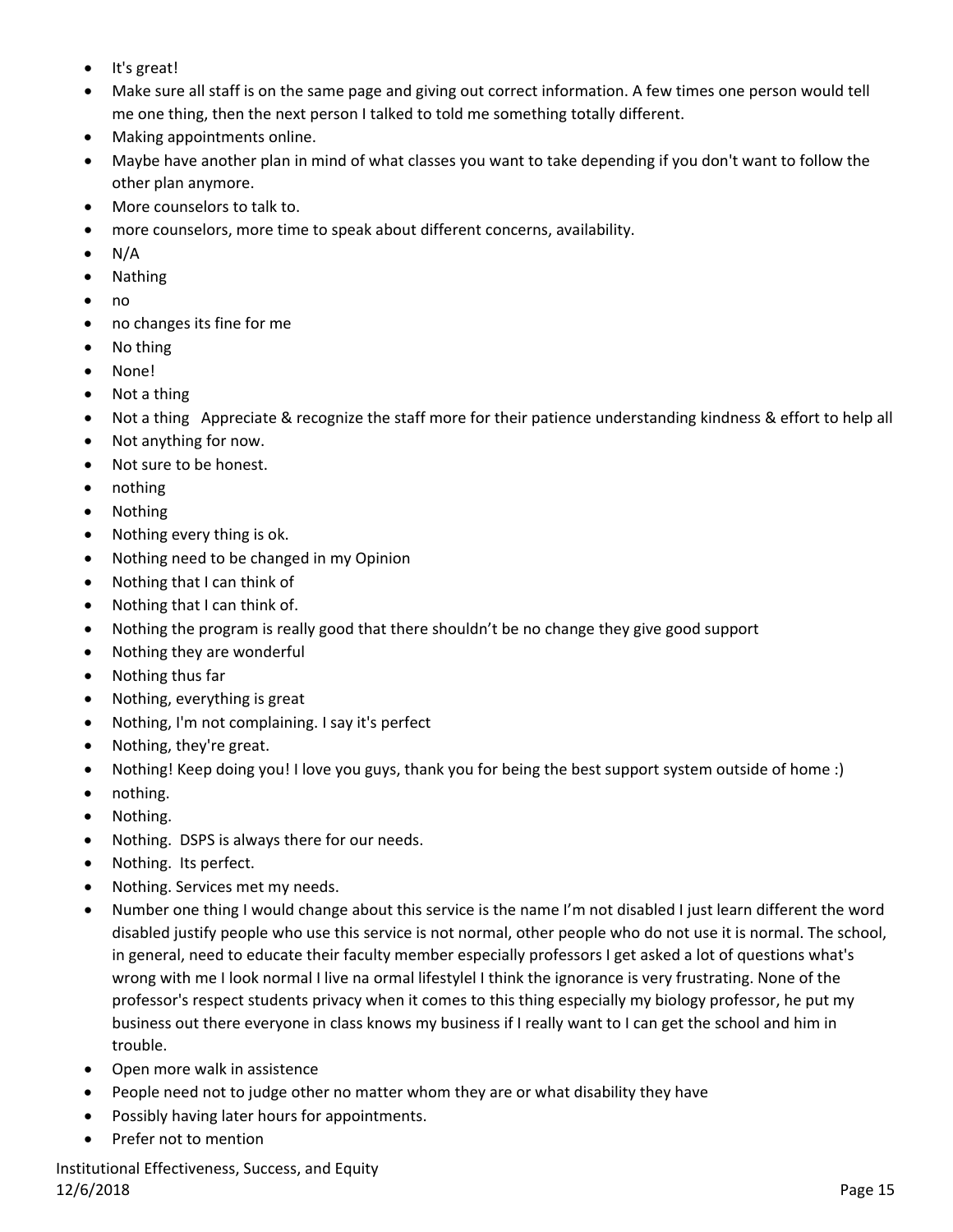- spelling accomations
- The AAA process could be more integrated across Cuyamaca and Grossmont, rather than having their own forms/procedures for some things, while others are identical due to the two schools being in the same district.
- The counselors. They do not know anything
- The hours of availability. Help with financial aid.
- The mandatory 2 meetings in the semester. I'm doing well with light, as needed support and it's hard for me to find things to meet that requirement without having too much support.
- The office of the college
- They do not offer realistic policies or accommodations that help me achieve my educational goals from home. I find it incredibly insulting and ableist to not understand the difficulty I have coming to campus, and they were unwilling to show any compassion by working with me to allow for phone appointments when I spend almost every day, all day, in bed. It is unacceptable to not create programs where someone with extenuating circumstances can complete classes from home or have phone appointments if classes are online. Unacceptable and unempathetic. Make it accessible for those with difficulties to get a full education from home, if they need it. Don't make it so that those with disabilities have to explain it to their teachers every semester and embarrass themselves. It's humiliating and not our fault we have struggles. Send paperwork to teachers automatically. To make someone every semester say, "I have severe problems" is so degrading. To not allow for excused absences or home‐based study arrangements if they are needed for those with physical or mental health challenges is degrading and we feel left behind. It feels like you are saying, "oh, well! Push through it or maybe you shouldn't be going to school." It's not okay. Also, the staff is completely disjointed and nobody has the same information. Ask anybody a question, and you will get a different answer if you ask someone else. If someone has to withdraw late for medical reasons, take it off the transcript. Don't show that they have a medical problem. Give us opportunities to succeed instead of making everything more difficult and more of a battle. Have staff that shows compassion and tries to understand what it's like to have these challenges. Some kind words and a small display of understanding that attending school with these challenges are extremely difficult, and an acknowledgment of what the student is going through rather than dismissal or invalidation, go a long way. If someone expresses that they can't get out of bed, don't respond with, "well, do you think you could try?" or, "it's our policy that we don't do phone appointments". Of course we have tried, and try hard every single day. It is heartbreaking, dismissive, abusive, and feels horrible to be talked to as though we should try harder when we have nothing left to give. The current policies and accommodations are extremely minimal and mentally unhealthy. Do not harm students more and call it help.
- to bring my coffee in with me
- Using gum to help concentrate